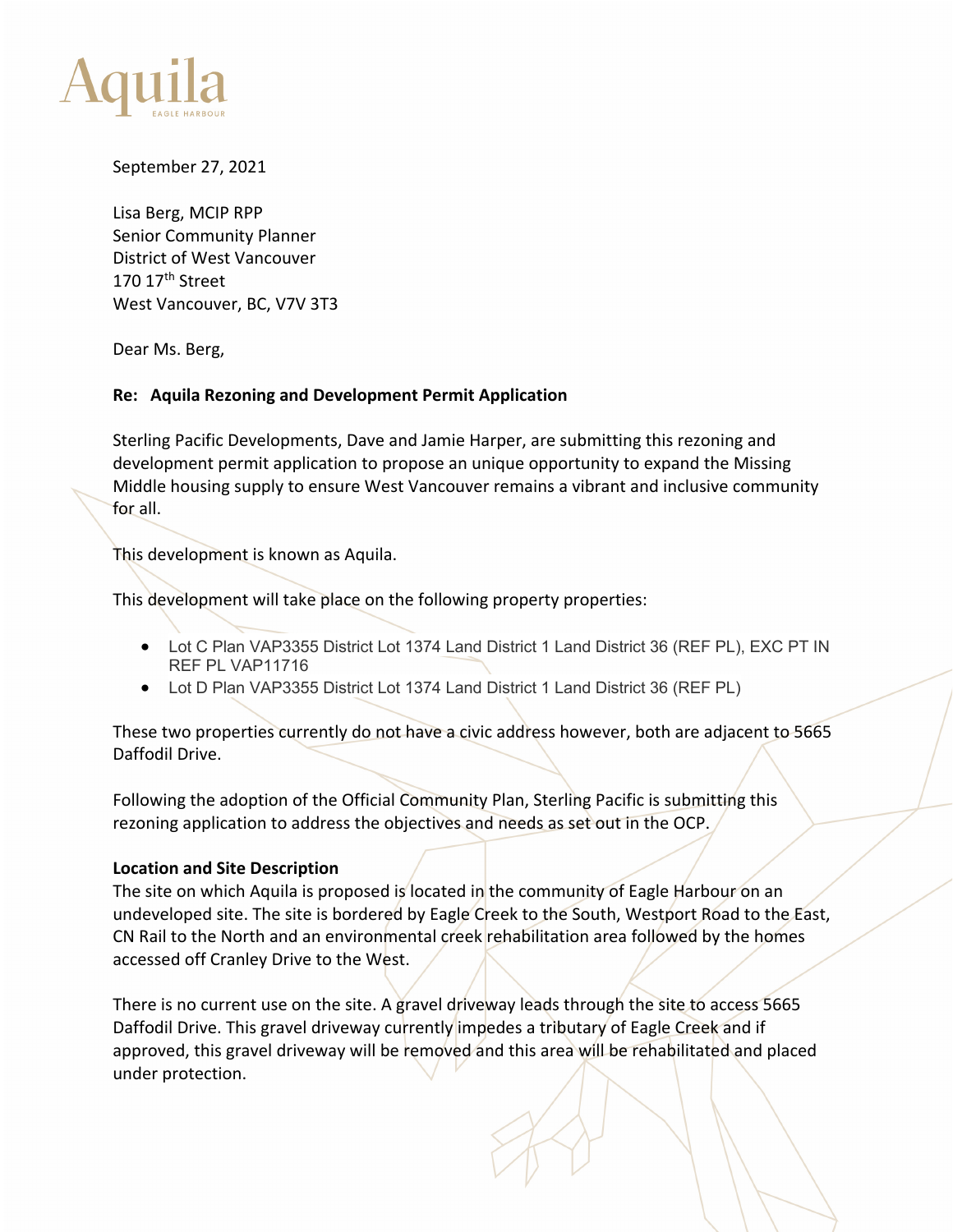

The overall site area is 194,073 Square feet, making it one of the largest sites south of Highway 99.

The site has two access points to allow the division of traffic flows; one located on Westport Drive and the other located on Daffodil Drive. Under the proposal, 12 semi-detached homes will utilize the Westport access and 24 semi-detached homes will utilize the Daffodil entrance.

#### **Intent and Proposal**

The existing bare land is zoned RS10 and allows for 10 individual lots with homes in excess of 8000 square feet, which have a market value in excess of \$4,500,000 each.

The proposal recognizes the need to provide alternate forms of housing in order to increase the Missing Middle housing stock and allow West Vancouver to continue to thrive. In this regard, this proposal has utilized mainly the Semi-Detached Housing form and is proposing home sizes ranging from 2100 sqft to 3800 sqft with market values ranging from \$1,400,000 to \$2,300,000.

The proposal encompasses 17 semi-detached buildings (34 homes) and 2 single family homes.

The proposal utilizes both semi-detached housing forms and single family as it was pivotal that the design fits within the site. Furthermore, each and every building has been custom designed in order to ensure perfect "fit" within the site context; each and every building has been tweaked and tailored in order to ensure the best fit and least amount of perceived negative impact to the neighbourhood.

In order to realize the objectives as outlined in the Official Community Plan of increased diversity of housing options through expanding the Missing Middle, the site must be rezoned.

# **Rezoning Rationale**

Aquila is a rare opportunity to meet the Official Community Plan objectives while having negligible negative impact on the surrounding neighbourhood.

Aquila is one of the largest sites in all of West Vancouver; it is along the Marine Drive Transit Corridor (as defined in the Official Community Plan) and has very large degrees of separation to the neighbours. The 5 neighbours along the property lines of the site are separated by not only the standard setbacks, as defined by West Vancouver bylaw, but also large dedicated environmental rehabilitation areas. Simply put, it is a very unique site; Aquila cannot be recreated.

# **Community Benefits**

- New outdoor adventure playground along Eagle Creek
- New Community Access Trail connecting Daffodil Drive to Westport Road
- Environmental rehabilitation to a tributary of Eagle Creek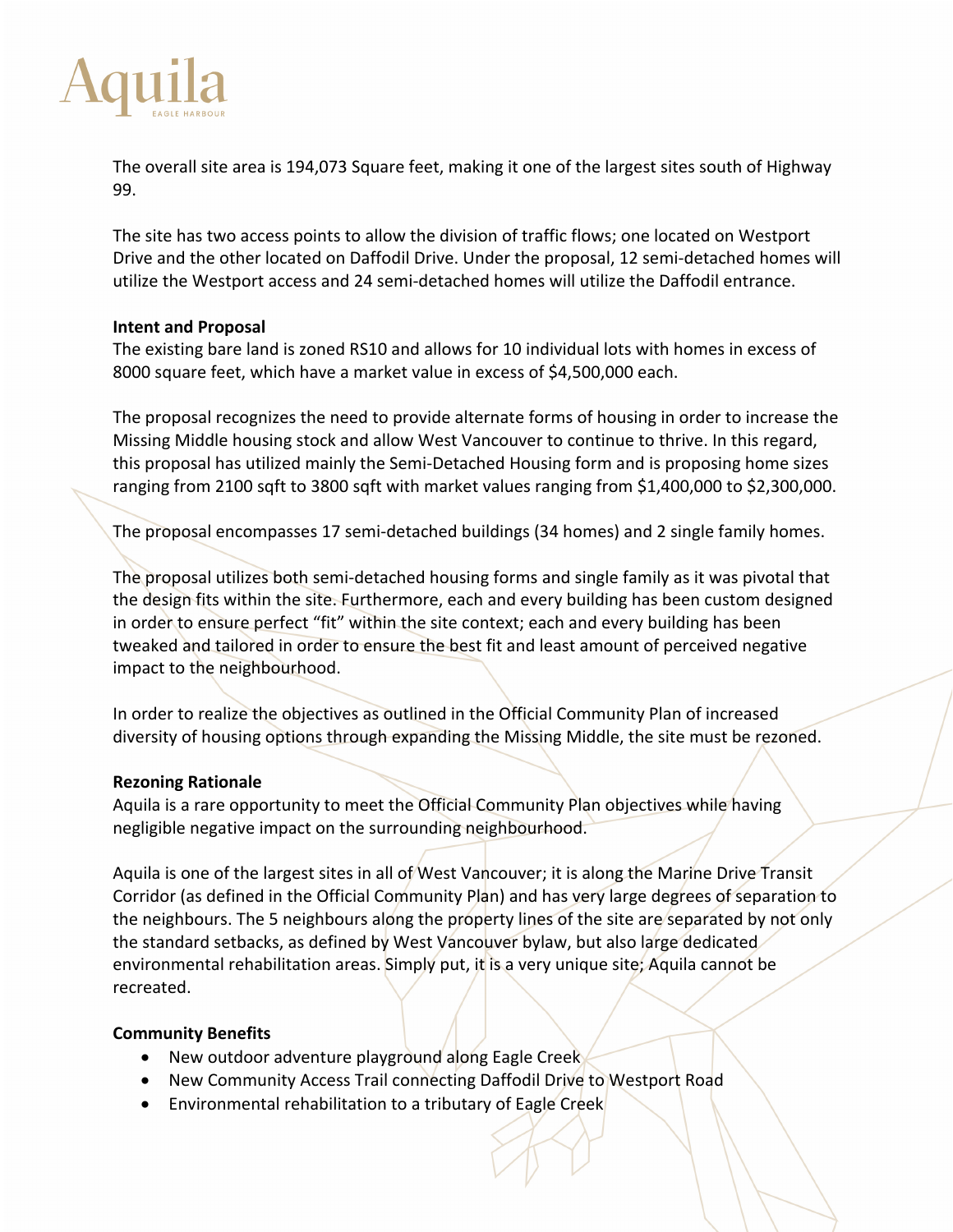

- Funding for lighted crosswalk across Marine Drive
- Funding for Eagle Harbour Beach enhancements
- Homes built to Step Code 5 resulting in less than half of the Green House Gases being expelled over the currently allowed homes
- Increased housing opportunities for younger families and downsizers alike
- Reduced construction timeframe from 15 years to 3 years
- Increased cohesion of design by having one development scheme rather than 10 individual homes
- Greater community input on design process through review processes such as the Design Review Committee

# **Pre Application Public Engagement**

Sterling Pacific hosted an outdoor Public Information Meeting on July 27 2020 and a second meeting on Dec 10 2020 via zoom. Both meetings were well attended with about 60 attendees each. The meetings both were heavily publicized by ways of an ad in the North Shore News, direct mailers to the surrounding neighbours and notices delivered via Canada Post to 780 homes.

There are many supporters of Aquila, however the negative comments that were voiced were largely attributed to the increase in number of homes and congestion/traffic in the surrounding areas.

At the July 27<sup>th</sup> meeting we had proposed a development of 67 homes. At the Dec 10 meeting we proposed 53 homes.

We have listened and took the neighbourhoods concerns into great consideration when conducting our latest update and have adjusted our proposal to include 17 semi-detached buildings (34 homes) and 2 single-family homes for a total of 36 homes. We now have a site coverage of 20.48%, far below the allowable 30% under RS10 bylaw and a Floor Area Ratio of 37.8%, a mere 2.8% above RS10 bylaw.

# **Design Narrative**

The project draws from its unique context, nestled into the forested slopes between creeks, railways and arterial roads. The design responds to the natural context in that each and every aspect of the buildings are custom designed. No two homes are alike. Each and every face of the building is unique in order to provide maximum fit within the site.

# **Sustainability**

Aquila brings new meaning to sustainable building practices that are currently fairly uncommon in West Vancouver. Aquila will contribute 4.3 tonnes of Green House Gases (GHG) per year compared to 14 tonnes that the currently approved 10 homes would emit. Simply stated, Aquila will cut down on GHG emitted to the atmosphere by over 71%.